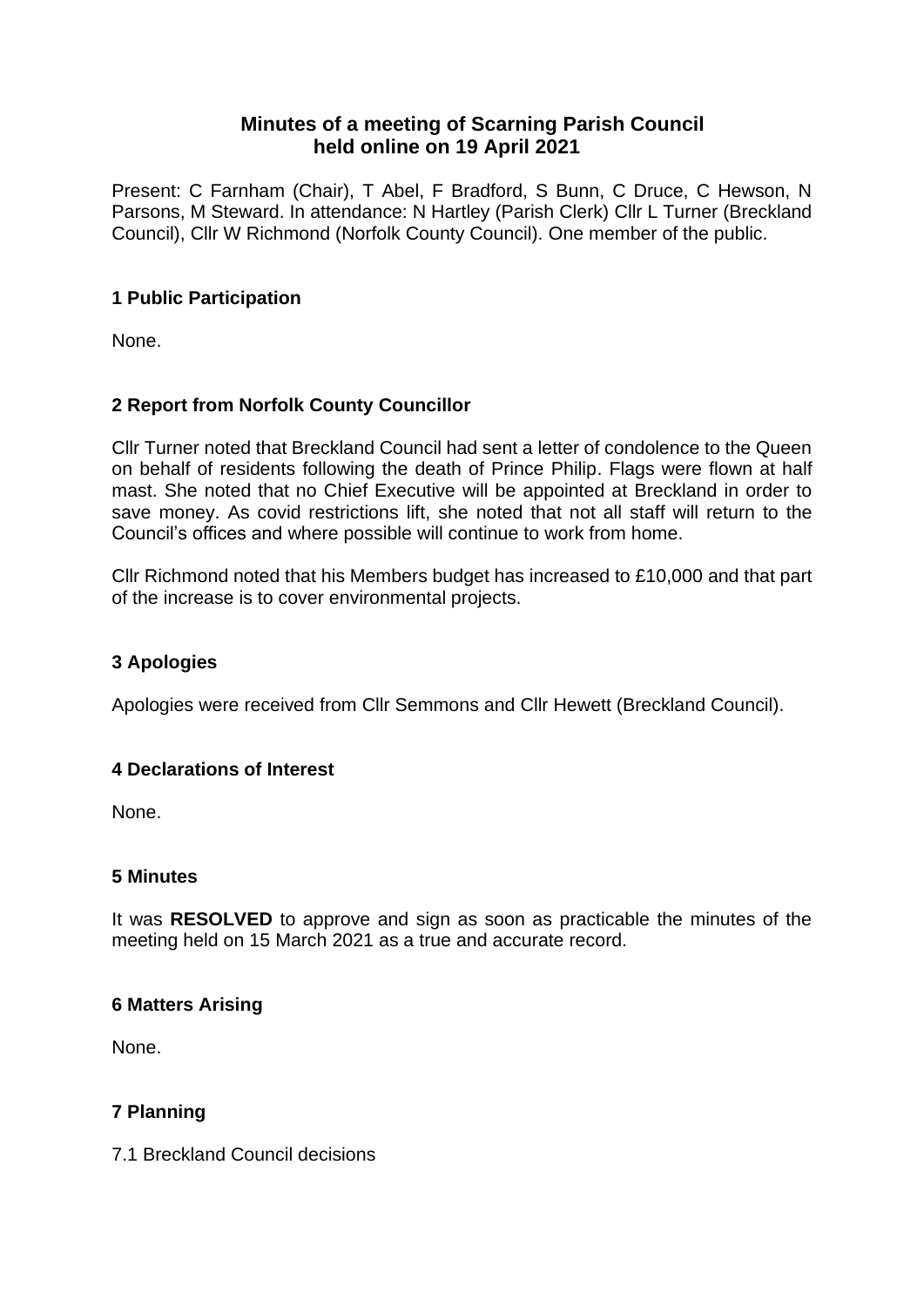Peacehaven, Podmore Lane 3PL/2021/0066/F Proposed garage and annex **Approved** 

Meerkova, 1 Chestnut Road 3PL/2021/0174/HOU First floor extension to front elevation over front study Approved

#### 7.2 Application considered

Forester's Lodge, Bradenham Lane 3PL/2021/0373/F Retention of existing 88kw boiler, flue and kiln housing plus an additional proposed kiln housing (part retrospective)

It was noted that the applicant has made a number of retrospective applications. The Council had no objection to the application, but added that it would not support any further retrospective planning applications.

#### **8 Finance**

8.1 It was **RESOLVED** to make the following payments in accordance with the Budget:-

Chq 102258 Norfolk Parish Training & Support, annual subscription, £380 102259 Scarning Village Hall, annual fee for defibrillator, £52 102260 Jemco, replacement signs for Blackthorn Drive play area, £64.25 102261 N Hartley, clerk's salary, £729.65 102262 G & G Fencing, new fence at Blackthorn Drive play area, £9,453.60 102263 NGF Play Ltd, repairs to play equipment at Shipdham Lane playing field, £655.98 102264 NGF Play Ltd, repairs to zip wire, £828.92 102265 Eon, unmetered street light charges, £213.24

8.2 Payment received

Breckland Council, part Precept, £19,000

#### **9 Accounts 2020/21**

The Council received a copy of the unaudited accounts to 31 March 2021. It was **RESOLVED** to approve these.

#### **10 Annual Return**

It was **RESOLVED** to approve and sign the Annual Return.

#### **11 Clerk's report**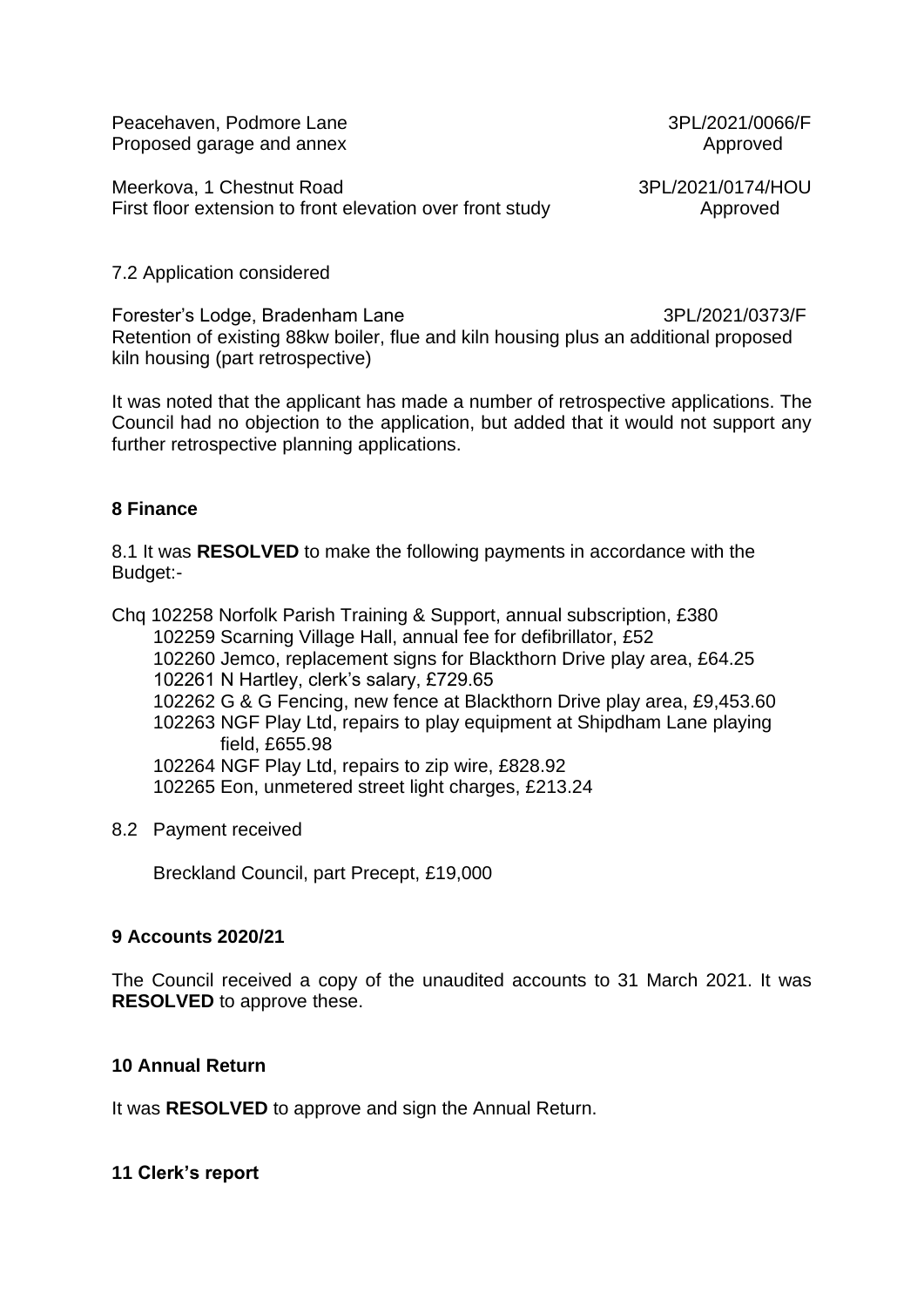The meeting received a copy of the clerk's report. The clerk noted that the outdoor table tennis table has been installed on the Shipdham Lane playing field. The new rower has been installed at the Blackthorn Drive play area. The clerk is to meet Norfolk County Council re moving the beacon and the Council's proposal for a new flower box.

### **12 Outdoor Table Tennis Table**

It was **RESOLVED** to request permission from Breckland Council to install an outdoor table tennis table at the Blackthorn Drive play area. The Council is to forward Cllr Hewett (Breckland Council) details of the Asset Managers' objections to new items being added to the site.

## **13 Asset Report**

The Council received a copy of the annual Asset Report. It was **RESOLVED** to accept the report. A new bin has been ordered for Ted Ellis Walk as the bin had been burned out. Cllr Farnham asked if the outdoor table tennis table at the Shipdham Lane playing field had been asked to the Council's insurance. It has.

## **14 Norfolk County Council's 1 million trees initiative**

It was **RESOLVED** that Cllr Farnham will speak to the local landowners to see if they wish to participate in the scheme.

#### **15 Parish Partnership Scheme**

It was **RESOLVED** to confirm the Parish Council's bids under the Parish Partnership Scheme for a bus shelter outside the Village Hall. The Council will write to nearby residents informing them of its proposal.

It was noted that the Council's bid for a school crossing sign has also been accepted.

#### **16 Resignation of Councillor Parsons**

The Council accepted the resignation of Cllr Parsons.

#### **17 Speed Watch**

Cllr Hewson said that the volunteers have completed the application forms for a speed watch group. He will move the SAM2.

#### **18 Items for inclusion in the next agenda**